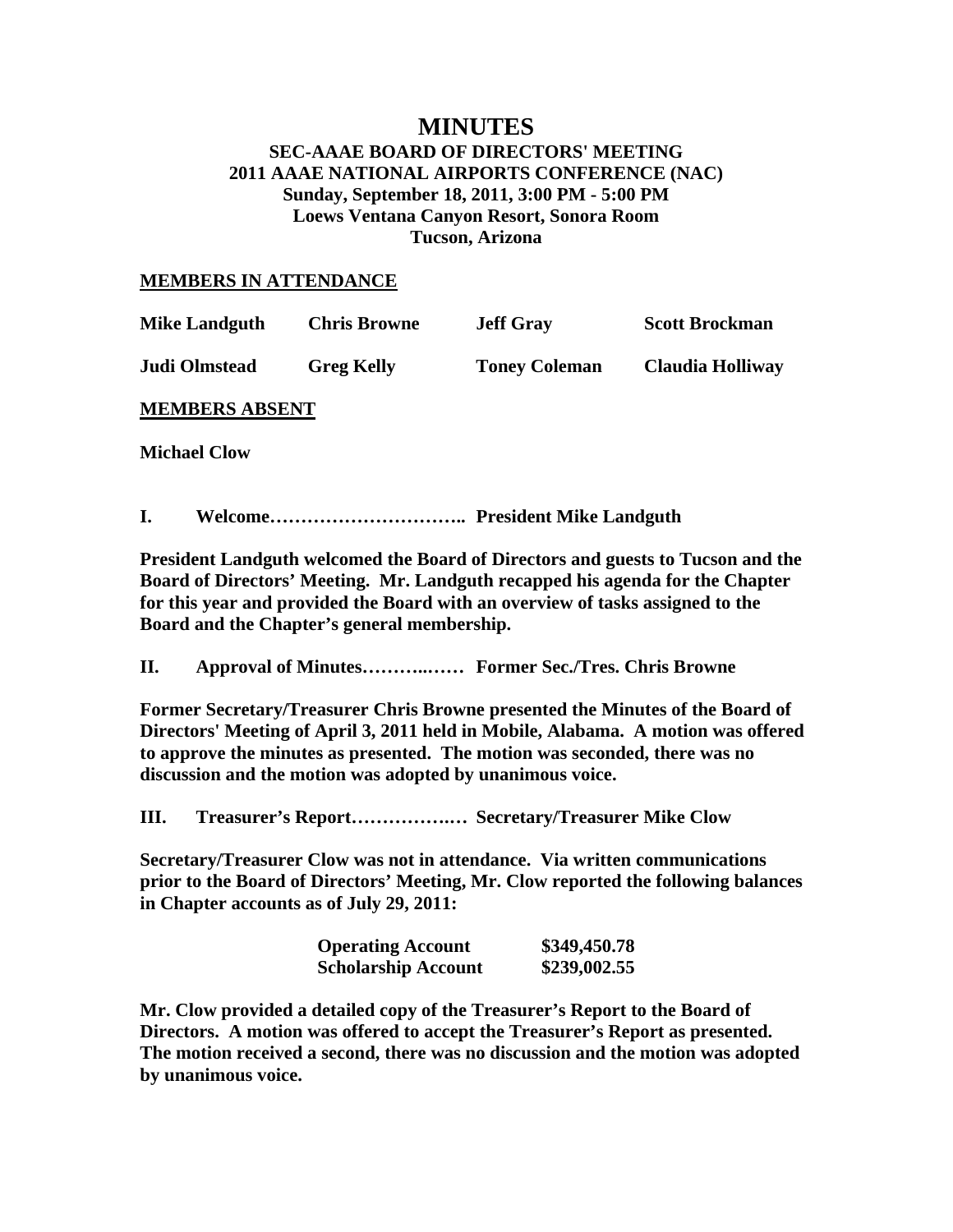**The Board also acknowledged Mr. Clow's recent promotion as Director of the Morgantown, West Virginia airport.** 

#### **COMMITTEE REPORTS**

**Executive Secretary……………………… Bob Brammer** 

**Mr. Brammer reported that the files pertaining to the 2010-2011 Annual Audit were being prepared for transfer to the auditors within the next two weeks. The completed audit will be presented for review by the Board of Directors during the course of the Board of Directors' Meeting to be held in conjunction with the 2012 Finance and Administration Conference.** 

**Mr. Brammer reported that members not paying annual dues for the year 2011 would be removed from the current membership list and a revised 2011-2012 Membership Roster would be presented to the general membership in the very near future.** 

**Mr. Brammer reported that Mr. Montford O. Burgess, AAE, former President of SAMA and the SAMA/SEC-AAAE had been administratively approved as an Executive Emeritus member. Mr. Brammer noted this action required ratification by the Board of Directors. A motion was offered to approve Executive Emeritus status for Mr. Burgess. The motion received a second, there was no discussion and the motion was adopted by unanimous voice. The Board offered its congratulations to Mr. Burgess for his retirement and its hope that he would continue to visit the organization during its forthcoming meetings.** 

**Mr. Brammer noted a invoice received by Construct Data Publishers located in Bratislava, Slovakia indicating the publisher would be initiating legal proceedings to collect an advertisement fee of "\$1.799,15" which had not been paid. Mr. Brammer noted that he had not received any ad copy and suspected the invoice was a scam. No action was required at this time; however, Mr. Brammer informed the Board that any threat of a legal proceeding has to be brought to the attention of the auditor(s).** 

**2012 Finance & Administration** 

| Patricia Apone, Madam Chairman                 |
|------------------------------------------------|
| Jason Terreri, Vice Chairman                   |
| <b>Jennifer Shearer, Marketing &amp; Comm.</b> |
| <b>Jeff Gray, Sponsorships</b>                 |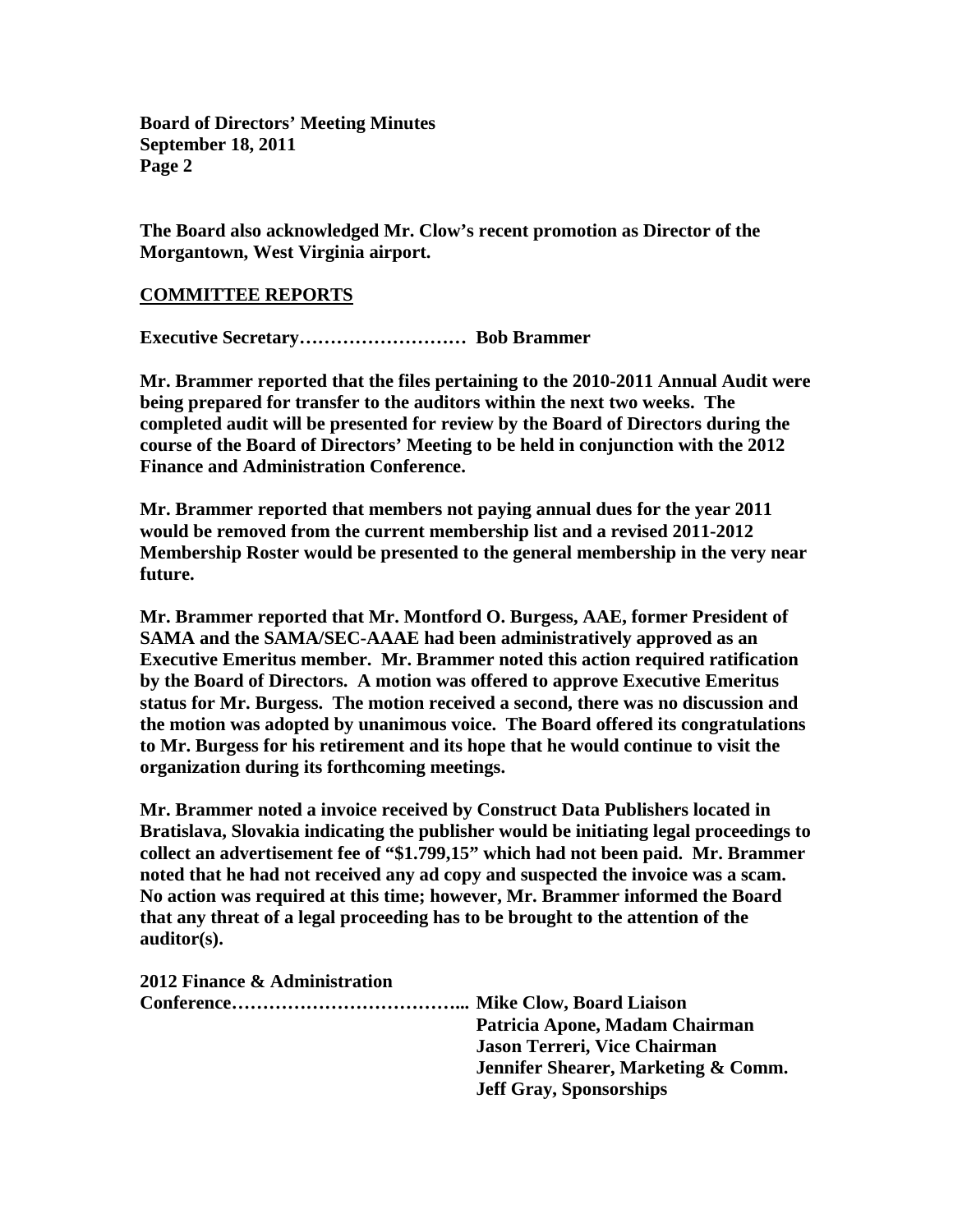**Mr. Clow and Ms. Apone were not in attendance. Mr. Jeff Gray reported that the Conference will be held in Daytona Beach, Fla., on March 4-7, 2012. Mr. Greg Kelly noted that the venue would be the Hilton Daytona Ocean Front and room rates are \$145.00 per night for single/double occupancy. Mr. Gray provided information regarding the sponsorship rates and sought any appropriate input from the Board. Following considerable discussion, it was determined the conference committees should set the sponsorship rates and provide the Board the opportunity to review and comment; however, a motion was presented to keep the rates at last year's amounts. The motion was seconded and additional discussion ensued. Following discussion, the presenter withdrew his motion and no additional action was taken. Discussion continued as to whether the Board had oversight pertaining to sponsorship rates for conferences. It was determined that Mr. Gray will discuss the rate process with the committee and report back to the Board.** 

| 2012 Annual Conference Chris Browne, Board Liaison |                                            |
|----------------------------------------------------|--------------------------------------------|
|                                                    | <b>Greg Kelly, Chairman</b>                |
|                                                    | <b>Eric Frankl, Vice Chairman</b>          |
|                                                    | <b>Patrick Wilson, Program Development</b> |
|                                                    | Colette Edmisten, Marketing & Comm.        |
|                                                    | <b>Ken Spirito, Sponsorships</b>           |
|                                                    | <b>Bob Tweedie, General Aviation</b>       |
|                                                    |                                            |

**Mr. Greg Kelly provided a PowerPoint presentation regarding conference planning for the 2012 SEC-AAAE Annual Conference to be held in Savannah, Georgia. The dates are May 20-22, 2012. The Westin Savannah Harbor Resort & Spa has been secured as the conference hotel at \$189 per night for single/double occupancy. The first Conference Planning Committee conference call has taken place and good participation was reported. The conference web site is up and running and can be viewed at www.secaaae.org by clicking on the conference logo. The inspirational speaker for the conference is Mr. David Sanders, flight crew member of the FedEx aircraft that was involved in an attempted hijacking some years ago. Save The Date information and conference "teasers" are now being forwarded to the membership.**

**2013 Annual Conference…………………. Eric Frankl, Chairman** 

**Mr. Frankl reported that he and his staff have begun their conference planning and the conference will be held in downtown Lexington, Kentucky. The dates for the conference are tentatively set for April 21-23, 2013.**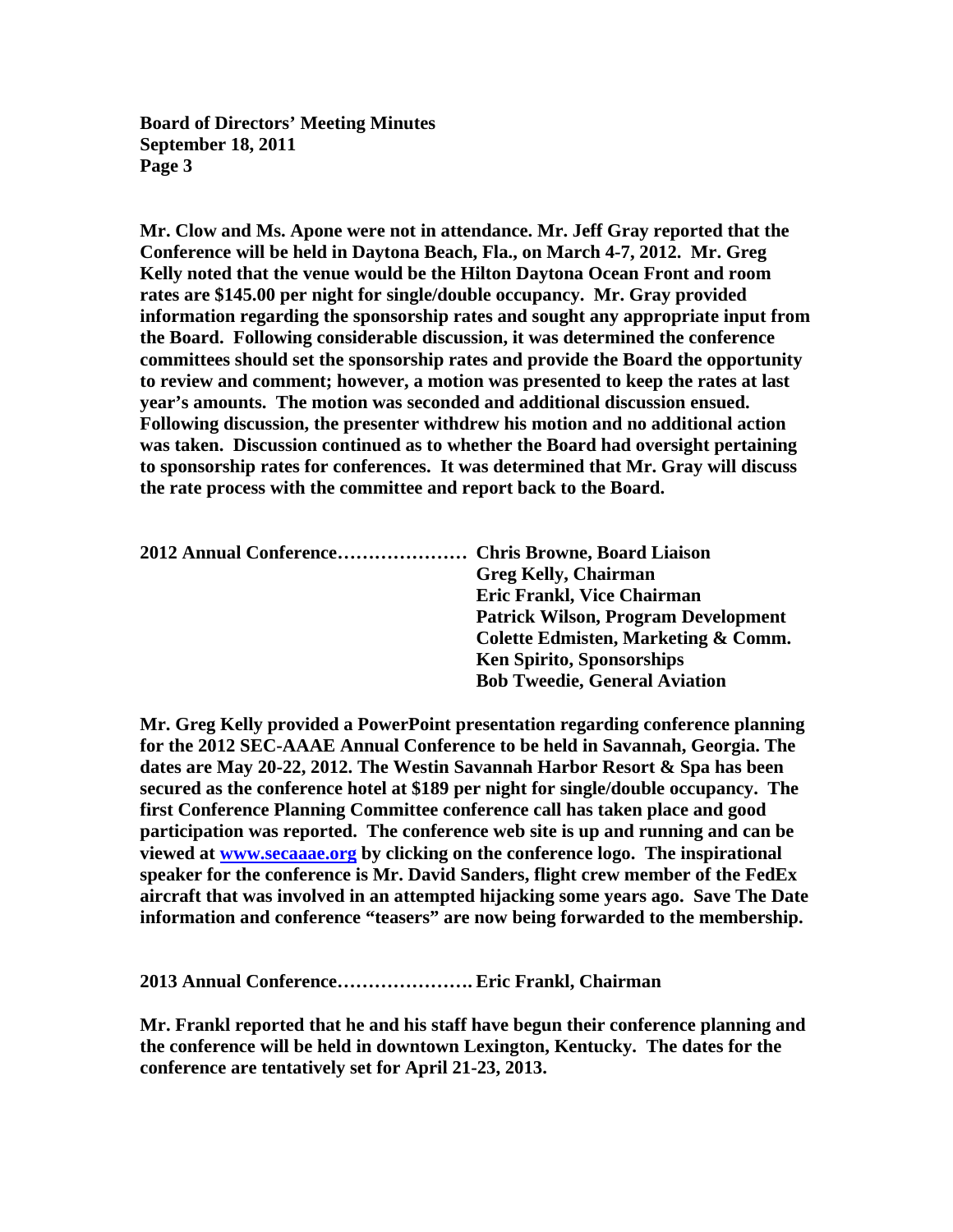**2014 Annual Conference………………… Mike Landguth, Chairman** 

**President Landguth reported that The Chatanoogan Hotel was still under consideration as the conference site but may be lacking exhibit hall space. The Marriott is available as a backup. Conference planning officials will visit the hotel and make a final determination. He added that the month of May 2014 was being considered as a general date.** 

**Professional Education Committee……… Scott Brockman, Chairman** 

**Immediate Past President Brockman reported that no individuals were seated for their oral exams at this meeting. He noted that the next opportunity will be at the Finance and Administration Conference. Three individuals are tentatively scheduled for their oral exams at that conference.** 

| <b>Student Scholarship &amp; Academic</b> |                        |
|-------------------------------------------|------------------------|
|                                           |                        |
|                                           | <b>Michael Reisman</b> |
|                                           | Claudia Holliway       |

**Mr. Gray reported that on July 15, 2011 the Board supported an increase to eight scholarships at \$1,500 each. Mr. Gray is working with committee members and COTE' to deliver all scholarships. Mr. Reisman reported that formal letters have been forwarded to the participating schools and he expects to award all eight available scholarships in the fall of the year.** 

**Marketing and Communications Committee……………................................ Toney Coleman, Board Liaison Trevis Gardner Sarah Berry** 

**Mr. Coleman provided the Board with a written report showing the work of the committee to date along with a PowerPoint presentation showing the committee members, their areas of expertise and the committee's goals and objectives. Mr. Coleman was complimented for his good and extensive work for the Committee and the Chapter.**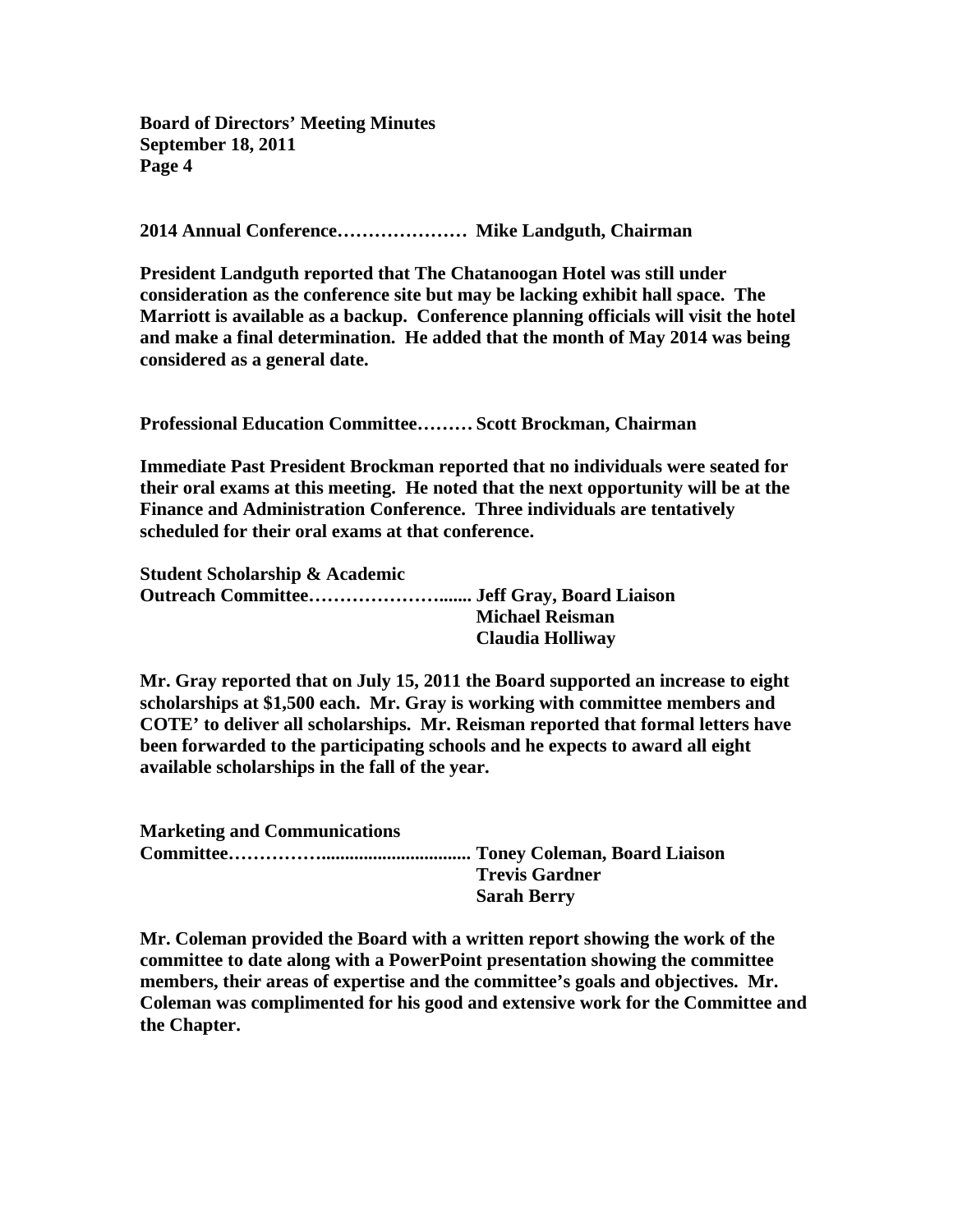**Corporate Liaison Committee………….... Michael Landguth, Chairman Dave King, Co-Chairman** 

**Mr. King noted that a meeting of the committee would be held immediately following the Board of Directors' Meeting.** 

**Annual Conference Site Selection Committee……………………………….... Mike Clow, Chairman** 

**Mr. Clow was not in attendance. Mr. Brammer stated there was nothing to report at this time.** 

**Conference Financial Oversight Committee…................................................ Judi Olmstead, Board Liaison Steven Oberlies** 

**Ms. Olmstead stated that she received the support documentation for the finances pertaining to the 2011 SEC-AAAE Annual Conference held in Mobile, Alabama. She noted that she and Mr. Oberlies had reviewed the documentation, found the documentation in order and germane to the final payment made to the Chapter.** 

**Resolutions & Bylaws……………………. Bob Brammer** 

**Mr. Brammer had nothing to report at this time.** 

**Nominations Committee………………….. Scott Brockman** 

**Immediate Past President Brockman noted that three nominations would be forthcoming, i.e. Secretary/Treasurer, one Board Member and Mr. Brockman's replacement for the Board of Examiners (BOE). President Landguth will appoint two Chapter members to serve with Mr. Brockman on his committee.** 

**IV. Old Business** 

**A discussion ensued regarding completing the Chapter's \$125,000 obligation to the Greg Isbil Foundation. It was noted that \$20,000 was outstanding, the amount was**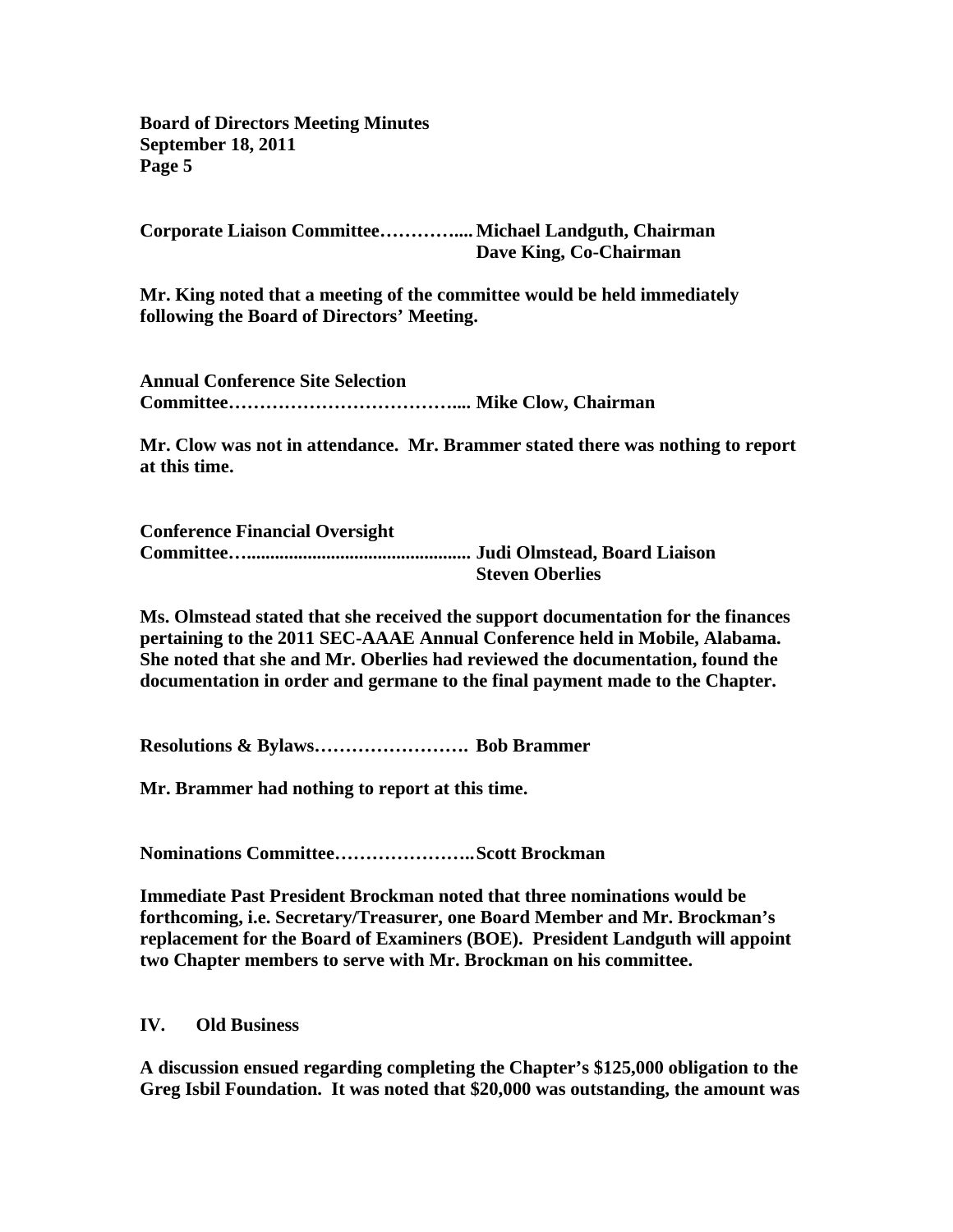**included in the current budget and the amount would be presented to Madam Chairman Kelly Johnson, AAE during the course of the 2012 AAAE Annual Conference and Exposition.** 

**Mr. Brockman noted that the Lee County Airport Authority bond issue had been called and the Investment Committee would need to determine how to reinvest that money.** 

#### **V. New Business**

**The Board was presented with a communication from a company called**  *ConferenceDirect* **specializing in assisting associations with the organizing of conferences. Following discussion, it was determined that additional due diligence would be in order prior to any consideration.** 

**President Landguth appointed Ms. Holliway and Ms. Olmstead to serve on the Conference Site Selection Committee in place of Mr. Clow who is now an Officer of the Chapter.** 

**Mr. Greg Kelly noted that the Chapter should give thought to setting new goals after the SAMA Educational Foundations, Inc., scholarship goals were met. President Landguth noted that it would probably be a number of years before the goal of one scholarship per state represented by the Chapter was achieved; however, he appointed Mr. Browne to review the options and report back.** 

#### **VI. Announcements**

**There were no announcements.** 

## **VIII. Adjournment**

**There being no further business to come before the Board of Directors, President Landguth adjourned the meeting at 4:38 PM.**